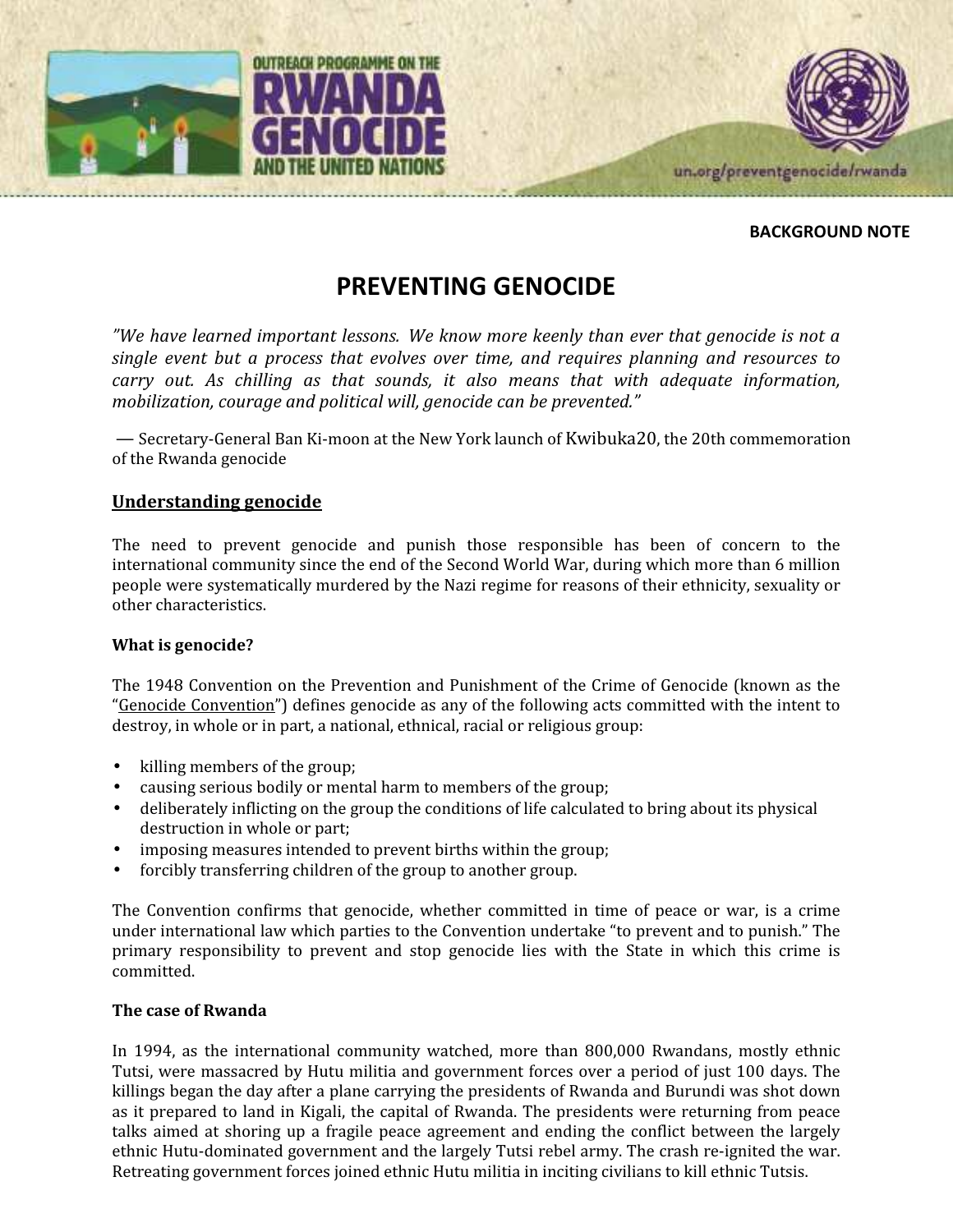They alleged that civilians were helping the Tutsi rebels and used this to justify the mass targeting of innocent peoples. A small peacekeeping force which had been sent by the United Nations to monitor the peace accord was not authorized to intervene. A warning that genocide was planned was not acted upon.

Today, the effects of the genocide in Rwanda are still felt in many different ways both inside the country and in neighbouring states, including in the eastern regions of the Democratic Republic of the Congo, where large areas of South Kivu province are still controlled by Hutu militia from Rwanda and their local allies. Alongside other fighters in the Congo war, they continue to commit serious human rights violations, including abductions, killings and rape. Sexual violence, particularly against women and children, is widespread.

# Preventing genocide

Genocide is not something that happens overnight or without warning. Genocide requires organization and constitutes in fact a deliberate strategy and one that has been mostly carried out by governments or groups controlling the state apparatus. Understanding the way genocide occurs and learning to recognize signs that could lead to genocide are important in making sure that such horrors do not happen again.

On 7 April 2004, the tenth anniversary of the Rwandan genocide, UN Secretary-General Kofi Annan outlined a five-point action plan for preventing genocide:

- 1. Prevent armed conflict, which usually provides the context for genocide;
- 2. Protect civilians in armed conflict, including through UN peacekeepers;
- 3. End impunity through judicial action in national and international courts;
- 4. Gather information and set up an early-warning system; and
- 5. Take swift and decisive action, including military action.

#### 1. Prevent armed conflict

As genocide is most likely to occur during war, one of the best ways to reduce the chances of genocide is to address the root causes of violence and conflict: hatred, intolerance, racism, discrimination, tyranny, and the dehumanizing public discourse that denies whole groups of people their dignity and their rights. Addressing inequalities in access to resources constitutes a critical prevention strategy. The primary responsibility for conflict prevention rests with national governments. The UN supports national efforts, including through political, diplomatic, humanitarian, human rights, and institutional activities. Economic and social development and alleviating poverty also make a substantial contribution to preventing conflict.

## 2. Protect civilians, including through UN peacekeepers

When efforts to prevent conflict fail, one of the highest priorities must be to protect civilians. Wherever civilians are deliberately targeted because they belong to a particular community, there is a risk of genocide. Over the last decade, the UN Security Council has frequently expanded the mandate of UN peacekeepers so that they can physically protect civilians who are threatened with violence. Today, UN peacekeeping missions regularly help national authorities to establish effective arrangements for investigating and prosecuting serious violations of the law; disarm and demobilize fighters and help to reintegrate them into the community; enforce special measures to protect women and girls from sexual violence; and report on any "hate media" inciting people to genocide, crimes against humanity or other violations of international humanitarian law.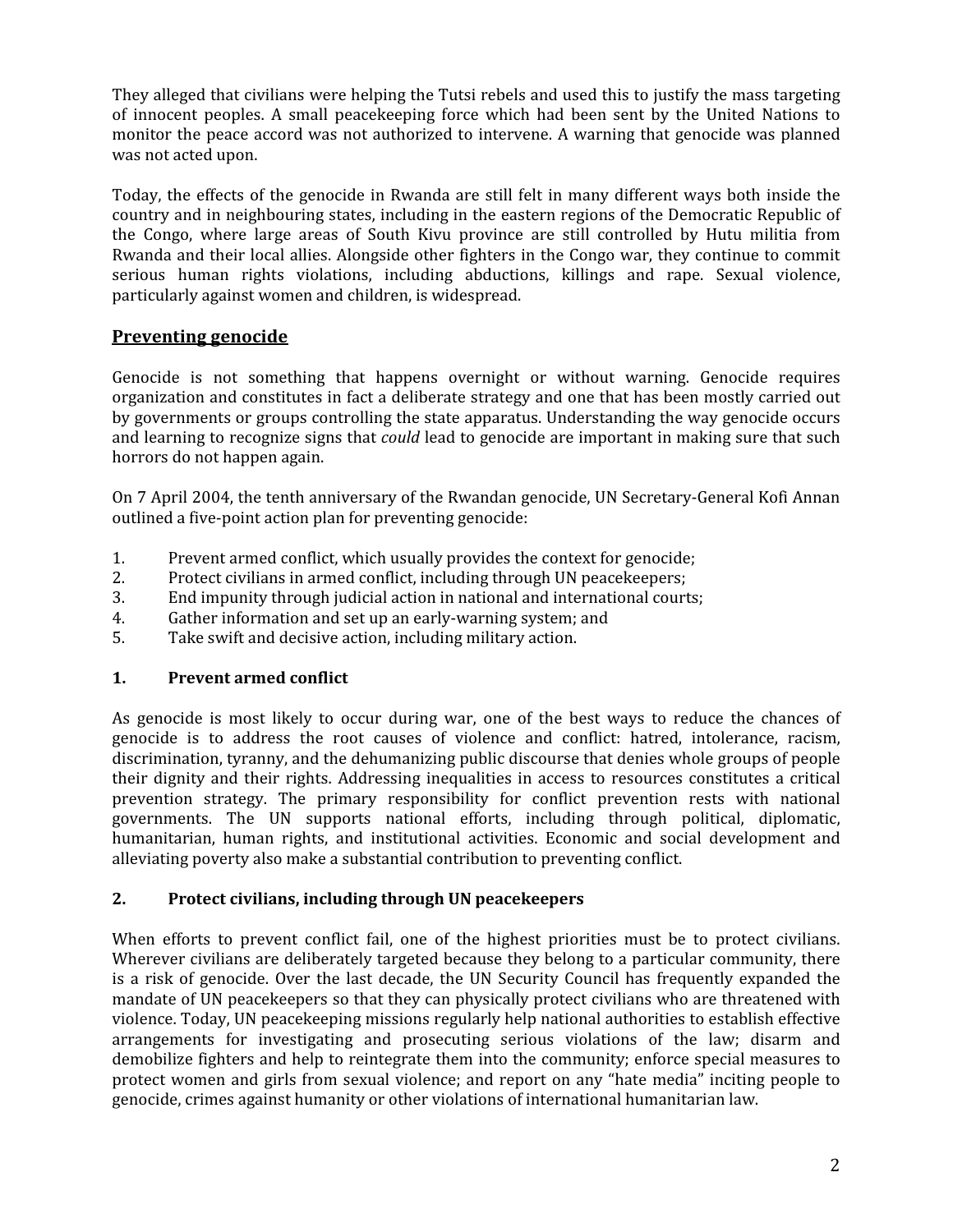## 3. End impunity through judicial action

To deter people from committing crimes of genocide, those responsible for such crimes need to be brought to justice. Fighting impunity and establishing a credible expectation that the perpetrators of genocide and related crimes will be held accountable can effectively contribute to prevention.

Today, if a State is unwilling or unable to exercise jurisdiction over alleged perpetrators of genocide, the **International Criminal Court** (ICC) is empowered, within the parameters of its Statute, to investigate and prosecute those most responsible. The ICC is a permanent tribunal, separate from the United Nations, with its seat in The Hague, Netherlands, to try individuals for genocide, crimes against humanity, and war crimes. It came into being on 1 July 2002, the date its founding treaty, the Rome Statute, entered into force. So far, 21 cases in 8 situations (countries) have been brought before the ICC. In March 2012, the Court delivered its first-ever verdict, issuing a judgment in the war crimes trial of Thomas Lubanga Dyilo, a militia leader accused of participating in the recruitment of child soldiers in the Democratic Republic of the Congo.

Before the ICC was established, special tribunals were created to prosecute those responsible for genocide, war crimes and crimes against humanity in the former Yugoslavia and Rwanda:

The International Criminal Tribunal for the former Yugoslavia (ICTY), which has its seat in The Hague, Netherlands, was established in 1993 by the UN Security Council. It has indicted 161 persons for serious violations of international humanitarian law committed in the territory of the former Yugoslavia. Of those, it has concluded proceedings against 141, with proceedings ongoing for 20. The most prominent trials currently are those of former Bosnian Serb leader Radovan Karadzic, started in October 2009, and former Bosnian Serb military commander Ratko Mladic, started in May 2012. Both are accused of carrying out genocide and other crimes against Bosnian Muslims, Bosnian Croats and other non-Serb civilians between 1992 and 1995.

The International Criminal Tribunal for Rwanda (ICTR), which has its seat in Arusha, Tanzania, began operating in 1995, after a UN Security Council resolution of November 1994. The ICTR issued a total of 92 indictments, 2 of which were withdrawn, and 10 of which were referred to national jurisdictions, including 2 to France and 8 to Rwanda. Two accused died before the completion of their cases. As of March 2014, of the 63 completed cases, 14 accused were acquitted, and 49 were found guilty and convicted. Nine accused remain at large. Among the completed cases are owners of media organizations involved in hate media, as well as former military and government leaders, including former prime minister Jean Kambanda – sentenced to life in prison for the crime of genocide – and former mayor Jean Paul Akayesu, whose judgment in 1998 was the first ever to specify that rape may constitute genocide if committed with the intent to destroy a particular group.

Both the ICTY and the ICTR are expected to complete their work by the end of 2014. After that, the UN Mechanism for International Criminal Tribunals (MICT), set up by the Security Council in December 2010, will take over and finish the remaining tasks of the tribunals.

A special tribunal was set up in 2003 to try those accused of genocide, war crimes and crimes against humanity during the Khmer Rouge regime in Cambodia between 1975 and 1979. The Extraordinary Chambers in the Courts of Cambodia – established as a result of an agreement between the UN and the Cambodian Government – in February 2012 sentenced Kaing Guek Eav, alias Duch, the former head of a notorious detention camp, to life in prison, the maximum sentence under Cambodian law, for crimes against humanity and grave breaches of the 1949 Geneva Conventions. The ECCC has so far detained and charged four other former government officials.

The Special Court for Sierra Leone and the Special Tribunal for Lebanon – judicial mechanisms based on agreements between the UN and the Governments of Sierra Leone and Lebanon – do not have jurisdiction over cases of genocide.